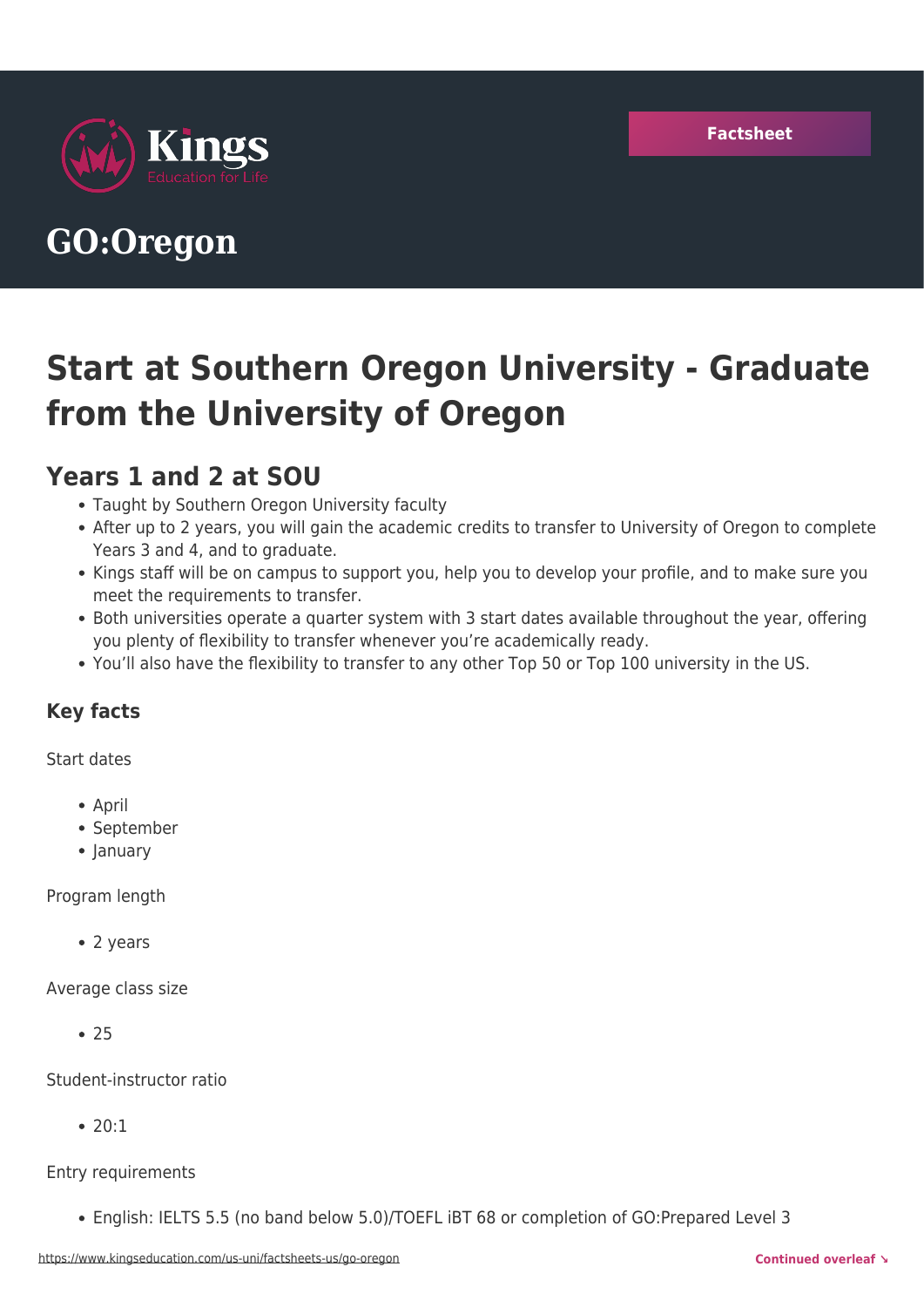- Academic: Completed Senior High School; minimum GPA 2.5
- Minimum age: 17

#### **Your learning outcomes**

- Gain knowledge of a broad range of subjects within a Liberal Arts context
- Achieve the academic experience you need to decide on your specializations

### **Degrees at SOU Bachelor of Arts or Science**

- Art
- Biology
- Business Administration\*
- Chemistry
- Communication\*
- Computer Science\*
- Criminal Justice\*
- Digital Cinema\*
- Economics\*
- Education Studies\*
- Emerging Media & Digital Arts\*
- English\*
- Environmental Science & Policy
- Financial Mathematics
- Gender, Sexuality & Women's
- Studies\*
- Healthcare Administration
- Health & Physical Education\*
- History\*
- Honors in Mathematics
- Interdisciplinary Studies
- International Studies\*
- Mathematics\*
- Mathematics Computer Science
- Music
- Outdoor Adventure Leadership\*
- Political Science\*
- Psychology\*
- Sociology & Anthropology\*
- Spanish Language & Culture\*
- Theatre

#### **Bachelor of Fine Arts**

- Art
- Creative Writing
- Theatre
- \* Participants in the three-year